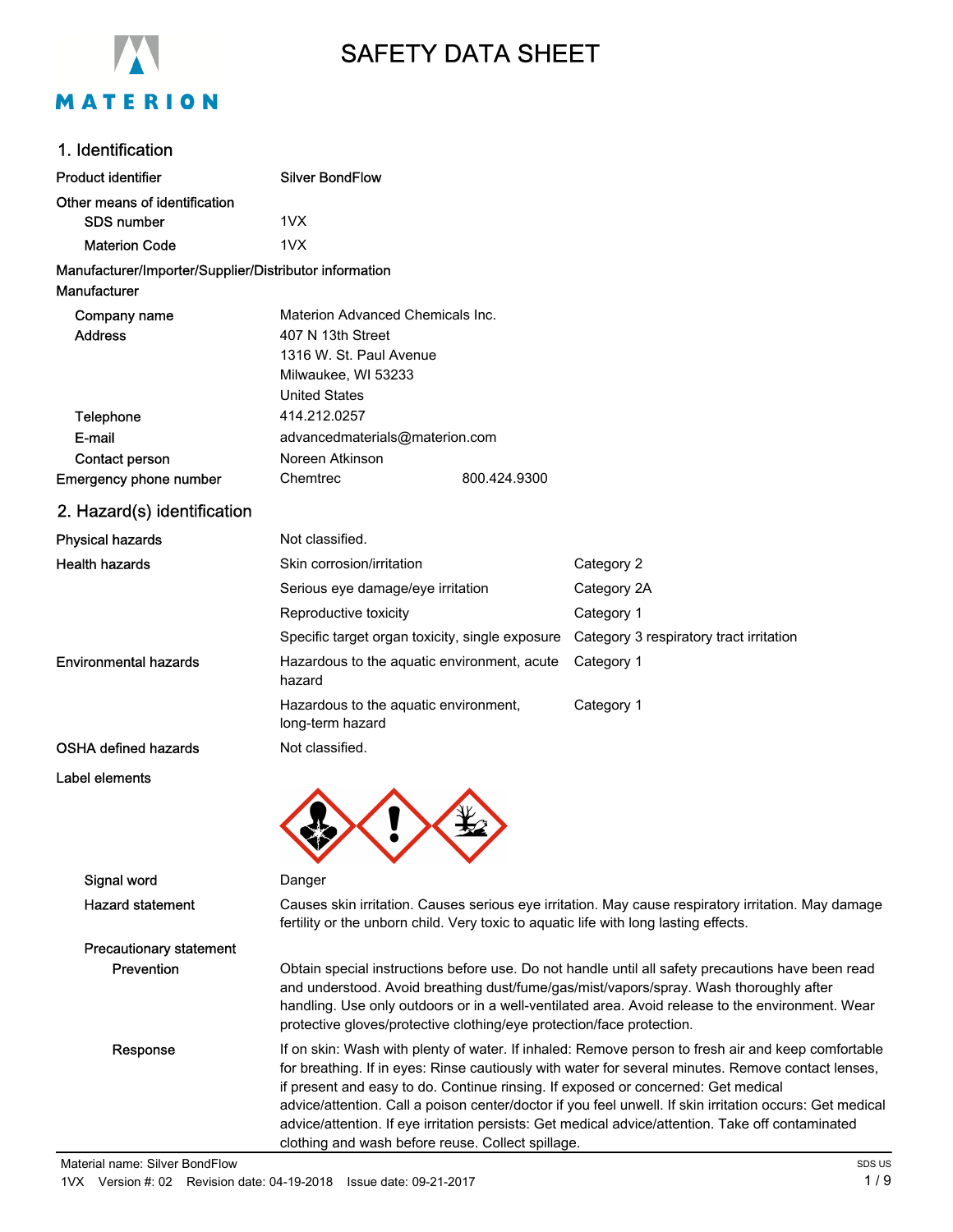| Storage                                      | Store in a well-ventilated place. Keep container tightly closed. Store locked up.                   |
|----------------------------------------------|-----------------------------------------------------------------------------------------------------|
| <b>Disposal</b>                              | Dispose of contents/container in accordance with local/regional/national/international regulations. |
| Hazard(s) not otherwise<br>classified (HNOC) | None known.                                                                                         |
| Supplemental information                     | None.                                                                                               |

## 3. Composition/information on ingredients

Mixtures

4. First-aid measures

| Chemical name             | Common name and synonyms | CAS number | %         |
|---------------------------|--------------------------|------------|-----------|
| Silver                    |                          | 7440-22-4  | $35 - 85$ |
| RM 1-methyl-2-pyrrolidone |                          | 872-50-4   | $2 - 50$  |

\*Designates that a specific chemical identity and/or percentage of composition has been withheld as a trade secret.

| 4. First-ald measures                                                        |                                                                                                                                                                                                                                                                                                                    |
|------------------------------------------------------------------------------|--------------------------------------------------------------------------------------------------------------------------------------------------------------------------------------------------------------------------------------------------------------------------------------------------------------------|
| <b>Inhalation</b>                                                            | Remove victim to fresh air and keep at rest in a position comfortable for breathing. Call a POISON<br>CENTER or doctor/physician if you feel unwell.                                                                                                                                                               |
| Skin contact                                                                 | Remove contaminated clothing. Wash with plenty of soap and water. If skin irritation occurs: Get<br>medical advice/attention. Wash contaminated clothing before reuse.                                                                                                                                             |
| Eye contact                                                                  | Immediately flush eyes with plenty of water for at least 15 minutes. Remove contact lenses, if<br>present and easy to do. Continue rinsing. Get medical attention if irritation develops and persists.                                                                                                             |
| Ingestion                                                                    | Rinse mouth. Get medical attention if symptoms occur.                                                                                                                                                                                                                                                              |
| Most important<br>symptoms/effects, acute and<br>delayed                     | Severe eye irritation. Symptoms may include stinging, tearing, redness, swelling, and blurred<br>vision. May cause respiratory irritation. Skin irritation. May cause redness and pain.                                                                                                                            |
| Indication of immediate medical<br>attention and special treatment<br>needed | Provide general supportive measures and treat symptomatically. Keep victim under observation.<br>Symptoms may be delayed.                                                                                                                                                                                          |
| General information                                                          | IF exposed or concerned: Get medical advice/attention. If you feel unwell, seek medical advice<br>(show the label where possible). Ensure that medical personnel are aware of the material(s)<br>involved, and take precautions to protect themselves. Show this safety data sheet to the doctor in<br>attendance. |
| 5. Fire-fighting measures                                                    |                                                                                                                                                                                                                                                                                                                    |
| Suitable extinguishing media                                                 | Water spray. Alcohol resistant foam. Powder. Carbon dioxide (CO2).                                                                                                                                                                                                                                                 |
| Unsuitable extinguishing media                                               | Do not use water jet as an extinguisher, as this will spread the fire.                                                                                                                                                                                                                                             |
| Specific hazards arising from<br>the chemical                                | During fire, gases hazardous to health may be formed.                                                                                                                                                                                                                                                              |
| Special protective equipment<br>and precautions for firefighters             | Self-contained breathing apparatus and full protective clothing must be worn in case of fire.                                                                                                                                                                                                                      |
| Fire fighting<br>equipment/instructions                                      | Use water spray to cool unopened containers.                                                                                                                                                                                                                                                                       |

Specific methods **Specific methods** Use standard firefighting procedures and consider the hazards of other involved materials. General fire hazards No unusual fire or explosion hazards noted.

#### 6. Accidental release measures

Keep unnecessary personnel away. Keep people away from and upwind of spill/leak. Wear appropriate protective equipment and clothing during clean-up. Do not touch damaged containers or spilled material unless wearing appropriate protective clothing. Ensure adequate ventilation. Local authorities should be advised if significant spillages cannot be contained. For personal protection, see section 8 of the SDS. Personal precautions, protective equipment and emergency procedures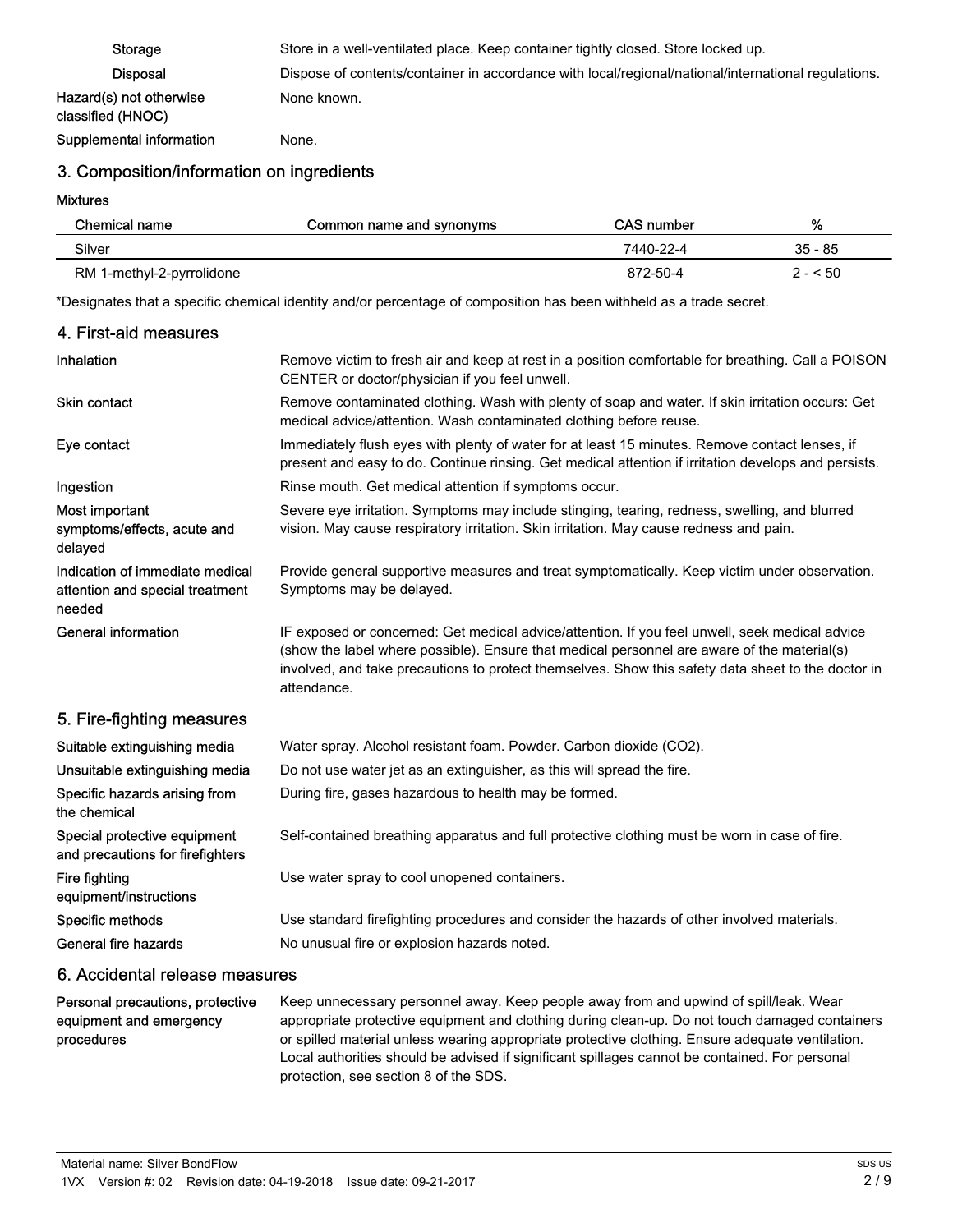| Methods and materials for<br>containment and cleaning up        | This material is classified as a water pollutant under the Clean Water Act and should be prevented<br>from contaminating soil or from entering sewage and drainage systems which lead to waterways.                                                                                                                                                                                                                                                                             |  |  |  |
|-----------------------------------------------------------------|---------------------------------------------------------------------------------------------------------------------------------------------------------------------------------------------------------------------------------------------------------------------------------------------------------------------------------------------------------------------------------------------------------------------------------------------------------------------------------|--|--|--|
|                                                                 | Large Spills: Stop the flow of material, if this is without risk. Dike the spilled material, where this is<br>possible. Absorb in vermiculite, dry sand or earth and place into containers. Following product<br>recovery, flush area with water.                                                                                                                                                                                                                               |  |  |  |
|                                                                 | Small Spills: Wipe up with absorbent material (e.g. cloth, fleece). Clean surface thoroughly to<br>remove residual contamination.                                                                                                                                                                                                                                                                                                                                               |  |  |  |
|                                                                 | Never return spills to original containers for re-use. For waste disposal, see section 13 of the SDS.                                                                                                                                                                                                                                                                                                                                                                           |  |  |  |
| <b>Environmental precautions</b>                                | Avoid release to the environment. Inform appropriate managerial or supervisory personnel of all<br>environmental releases. Prevent further leakage or spillage if safe to do so. Avoid discharge into<br>drains, water courses or onto the ground.                                                                                                                                                                                                                              |  |  |  |
| 7. Handling and storage                                         |                                                                                                                                                                                                                                                                                                                                                                                                                                                                                 |  |  |  |
| Precautions for safe handling                                   | Obtain special instructions before use. Do not handle until all safety precautions have been read<br>and understood. Avoid contact with eyes, skin, and clothing. Avoid prolonged exposure. Pregnant<br>or breastfeeding women must not handle this product. Should be handled in closed systems, if<br>possible. Provide adequate ventilation. Wear appropriate personal protective equipment. Avoid<br>release to the environment. Observe good industrial hygiene practices. |  |  |  |
| Conditions for safe storage,<br>including any incompatibilities | Store locked up. Store in original tightly closed container. Store away from incompatible materials<br>(see Section 10 of the SDS).                                                                                                                                                                                                                                                                                                                                             |  |  |  |

# 8. Exposure controls/personal protection

#### Occupational exposure limits

# US. OSHA Table Z-1 Limits for Air Contaminants (29 CFR 1910.1000)

| Components                                                                       |       | <b>Type</b> |                         |          | Value                |                |
|----------------------------------------------------------------------------------|-------|-------------|-------------------------|----------|----------------------|----------------|
| Silver (CAS 7440-22-4)                                                           |       | <b>PEL</b>  |                         |          | $0.01$ mg/m $3$      |                |
| <b>US. ACGIH Threshold Limit Values</b>                                          |       |             |                         |          |                      |                |
| Components                                                                       |       | <b>Type</b> |                         |          | Value                | Form           |
| Silver (CAS 7440-22-4)                                                           |       | <b>TWA</b>  |                         |          | $0.1$ mg/m $3$       | Dust and fume. |
| US. NIOSH: Pocket Guide to Chemical Hazards                                      |       |             |                         |          |                      |                |
| Components                                                                       |       | Type        |                         |          | Value                | Form           |
| Silver (CAS 7440-22-4)                                                           |       | <b>TWA</b>  |                         |          | $0.01$ mg/m $3$      | Dust.          |
| US. Workplace Environmental Exposure Level (WEEL) Guides                         |       |             |                         |          |                      |                |
| Components                                                                       |       | <b>Type</b> |                         |          | Value                |                |
|                                                                                  |       | <b>TWA</b>  |                         |          | 40 mg/m3             |                |
| RM 1-methyl-2-pyrrolidone<br>(CAS 872-50-4)                                      |       |             |                         |          |                      |                |
|                                                                                  |       |             |                         |          | 10 ppm               |                |
| US. California Code of Regulations, Title 8, Section 5155. Airborne Contaminants |       |             |                         |          |                      |                |
| Components                                                                       |       | <b>Type</b> |                         |          | Value                |                |
| RM 1-methyl-2-pyrrolidone<br>(CAS 872-50-4)                                      |       | <b>PEL</b>  |                         |          | $4$ mg/m $3$         |                |
|                                                                                  |       |             |                         |          | 1 ppm                |                |
| Silver (CAS 7440-22-4)                                                           |       | PEL         |                         |          | $0.01$ mg/m $3$      |                |
| <b>Biological limit values</b>                                                   |       |             |                         |          |                      |                |
| <b>ACGIH Biological Exposure Indices</b>                                         |       |             |                         |          |                      |                |
| <b>Components</b>                                                                | Value |             | Determinant             | Specimen | <b>Sampling Time</b> |                |
| RM 1-methyl-2-pyrrolidone 100 mg/l                                               |       |             | 5-Hydroxy-N-m           | Urine    | $\star$              |                |
| (CAS 872-50-4)                                                                   |       |             | ethyl-2-pyrrolid<br>one |          |                      |                |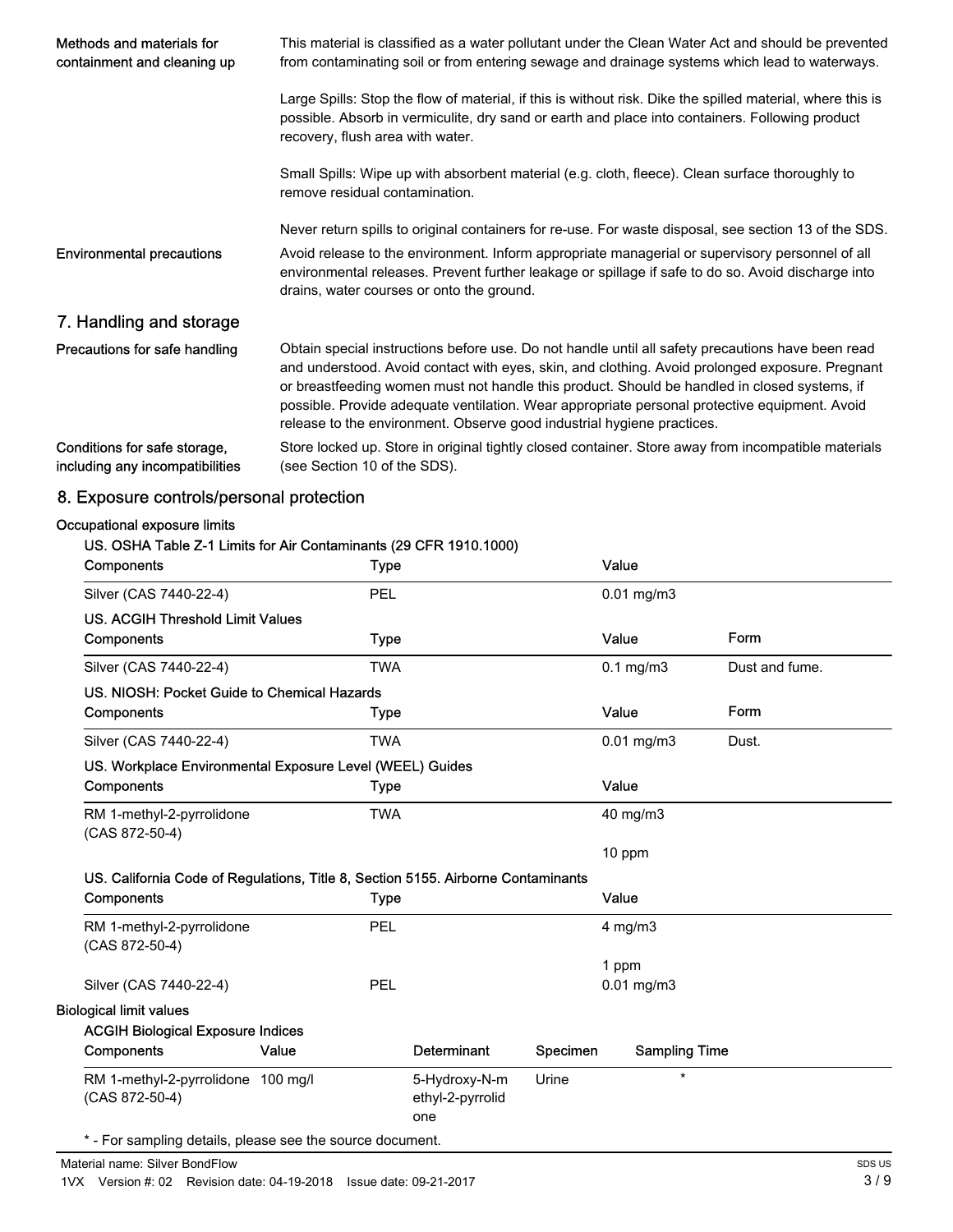## Exposure guidelines US - California OELs: Skin designation RM 1-methyl-2-pyrrolidone (CAS 872-50-4) Can be absorbed through the skin. US WEEL Guides: Skin designation RM 1-methyl-2-pyrrolidone (CAS 872-50-4) Can be absorbed through the skin. Good general ventilation (typically 10 air changes per hour) should be used. Ventilation rates should be matched to conditions. If applicable, use process enclosures, local exhaust ventilation, or other engineering controls to maintain airborne levels below recommended exposure limits. If exposure limits have not been established, maintain airborne levels to an acceptable level. Eye wash facilities and emergency shower must be available when handling this product. Appropriate engineering controls Control parameters Follow standard monitoring procedures. Individual protection measures, such as personal protective equipment Eye/face protection Wear safety glasses with side shields (or goggles). Skin protection Hand protection Wear appropriate chemical resistant gloves. Other Wear appropriate chemical resistant clothing. Use of an impervious apron is recommended. Respiratory protection In case of insufficient ventilation, wear suitable respiratory equipment. Thermal hazards Wear appropriate thermal protective clothing, when necessary. Observe any medical surveillance requirements. Always observe good personal hygiene measures, such as washing after handling the material and before eating, drinking, and/or smoking. General hygiene considerations

#### 9. Physical and chemical properties

| Appearance                                   |                                             |
|----------------------------------------------|---------------------------------------------|
| <b>Physical state</b>                        | Solid.                                      |
| Form                                         | Solid.                                      |
| Color                                        | Not available.                              |
| Odor                                         | Not available.                              |
| Odor threshold                               | Not available.                              |
| рH                                           | Not available.                              |
| Melting point/freezing point                 | -13 $\degree$ F (-25 $\degree$ C) estimated |
| Initial boiling point and boiling<br>range   | 395.6 °F (202 °C) estimated                 |
| <b>Flash point</b>                           | 204.0 °F (95.6 °C) estimated                |
| <b>Evaporation rate</b>                      | Not available.                              |
| Flammability (solid, gas)                    | Not available.                              |
| Upper/lower flammability or explosive limits |                                             |
| <b>Flammability limit - lower</b><br>$(\%)$  | Not available.                              |
| <b>Flammability limit - upper</b><br>(%)     | Not available.                              |
| Explosive limit - lower (%)                  | Not available.                              |
| Explosive limit - upper (%)                  | Not available.                              |
| Vapor pressure                               | 0.17 hPa estimated                          |
| Vapor density                                | Not available.                              |
| <b>Relative density</b>                      | Not available.                              |
| Solubility(ies)<br>Solubility (water)        | Not available.                              |
|                                              |                                             |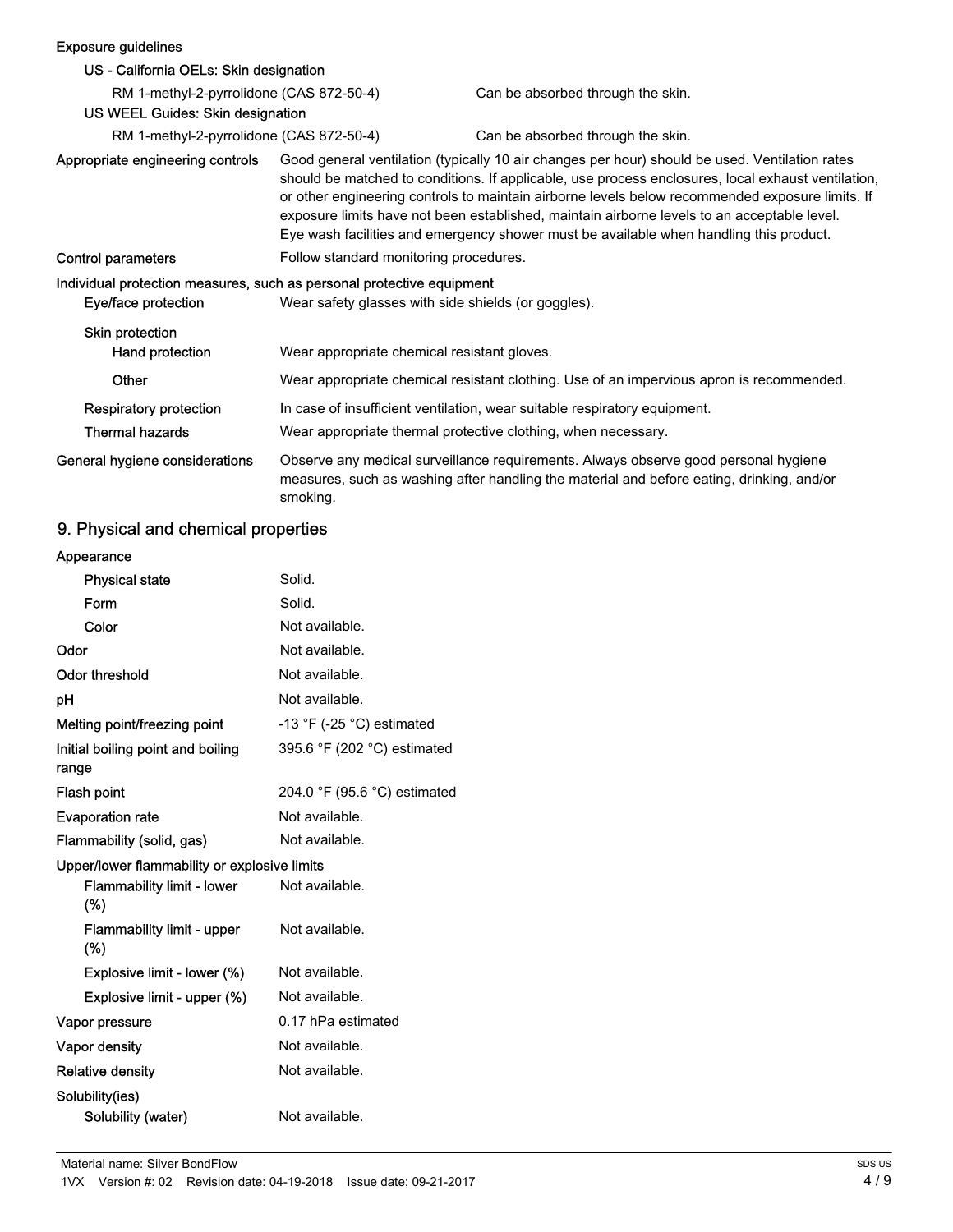| <b>Partition coefficient</b><br>(n-octanol/water) | Not available.                                                                                |
|---------------------------------------------------|-----------------------------------------------------------------------------------------------|
| Auto-ignition temperature                         | 655 °F (346.11 °C) estimated                                                                  |
| Decomposition temperature                         | Not available.                                                                                |
| <b>Viscosity</b>                                  | Not available.                                                                                |
| Other information                                 |                                                                                               |
| Density                                           | 7.01 g/cm3 estimated                                                                          |
| <b>Explosive properties</b>                       | Not explosive.                                                                                |
| <b>Oxidizing properties</b>                       | Not oxidizing.                                                                                |
| Specific gravity                                  | 7.01 estimated                                                                                |
| 10. Stability and reactivity                      |                                                                                               |
| Reactivity                                        | The product is stable and non-reactive under normal conditions of use, storage and transport. |
| <b>Chemical stability</b>                         | Material is stable under normal conditions.                                                   |
| Possibility of hazardous<br>reactions             | No dangerous reaction known under conditions of normal use.                                   |
| Conditions to avoid                               | Avoid temperatures exceeding the flash point. Contact with incompatible materials.            |
| Incompatible materials                            | Ammonia, Peroxides, Chlorine, Phenols,                                                        |
| Hazardous decomposition<br>products               | No hazardous decomposition products are known.                                                |
| 11. Toxicological information                     |                                                                                               |
| Information on likely routes of exposure          |                                                                                               |

| <b>Inhalation</b>                                                                  | May cause irritation to the respiratory system. Prolonged inhalation may be harmful.                                                                                                    |
|------------------------------------------------------------------------------------|-----------------------------------------------------------------------------------------------------------------------------------------------------------------------------------------|
| <b>Skin contact</b>                                                                | Causes skin irritation.                                                                                                                                                                 |
| Eye contact                                                                        | Causes serious eye irritation.                                                                                                                                                          |
| Ingestion                                                                          | Expected to be a low ingestion hazard.                                                                                                                                                  |
| Symptoms related to the<br>physical, chemical and<br>toxicological characteristics | Severe eye irritation. Symptoms may include stinging, tearing, redness, swelling, and blurred<br>vision. May cause respiratory irritation. Skin irritation. May cause redness and pain. |
| Information on toxicological effects                                               |                                                                                                                                                                                         |
| <b>Acute toxicity</b>                                                              |                                                                                                                                                                                         |
| Skin corrosion/irritation                                                          | Causes skin irritation.                                                                                                                                                                 |
| Serious eye damage/eye<br><b>irritation</b>                                        | Causes serious eye irritation.                                                                                                                                                          |
| Respiratory or skin sensitization                                                  |                                                                                                                                                                                         |
| <b>Respiratory sensitization</b>                                                   | Not a respiratory sensitizer.                                                                                                                                                           |
| <b>Skin sensitization</b>                                                          | This product is not expected to cause skin sensitization.                                                                                                                               |
| Germ cell mutagenicity                                                             | No data available to indicate product or any components present at greater than 0.1% are<br>mutagenic or genotoxic.                                                                     |
| Carcinogenicity                                                                    | This product is not considered to be a carcinogen by IARC, ACGIH, NTP, or OSHA.                                                                                                         |
| IARC Monographs. Overall Evaluation of Carcinogenicity                             |                                                                                                                                                                                         |
| Not listed.                                                                        |                                                                                                                                                                                         |
|                                                                                    | OSHA Specifically Regulated Substances (29 CFR 1910.1001-1050)                                                                                                                          |
| Not regulated.                                                                     |                                                                                                                                                                                         |
|                                                                                    | US. National Toxicology Program (NTP) Report on Carcinogens                                                                                                                             |
| Not listed.                                                                        |                                                                                                                                                                                         |
| Reproductive toxicity                                                              | May damage fertility or the unborn child.                                                                                                                                               |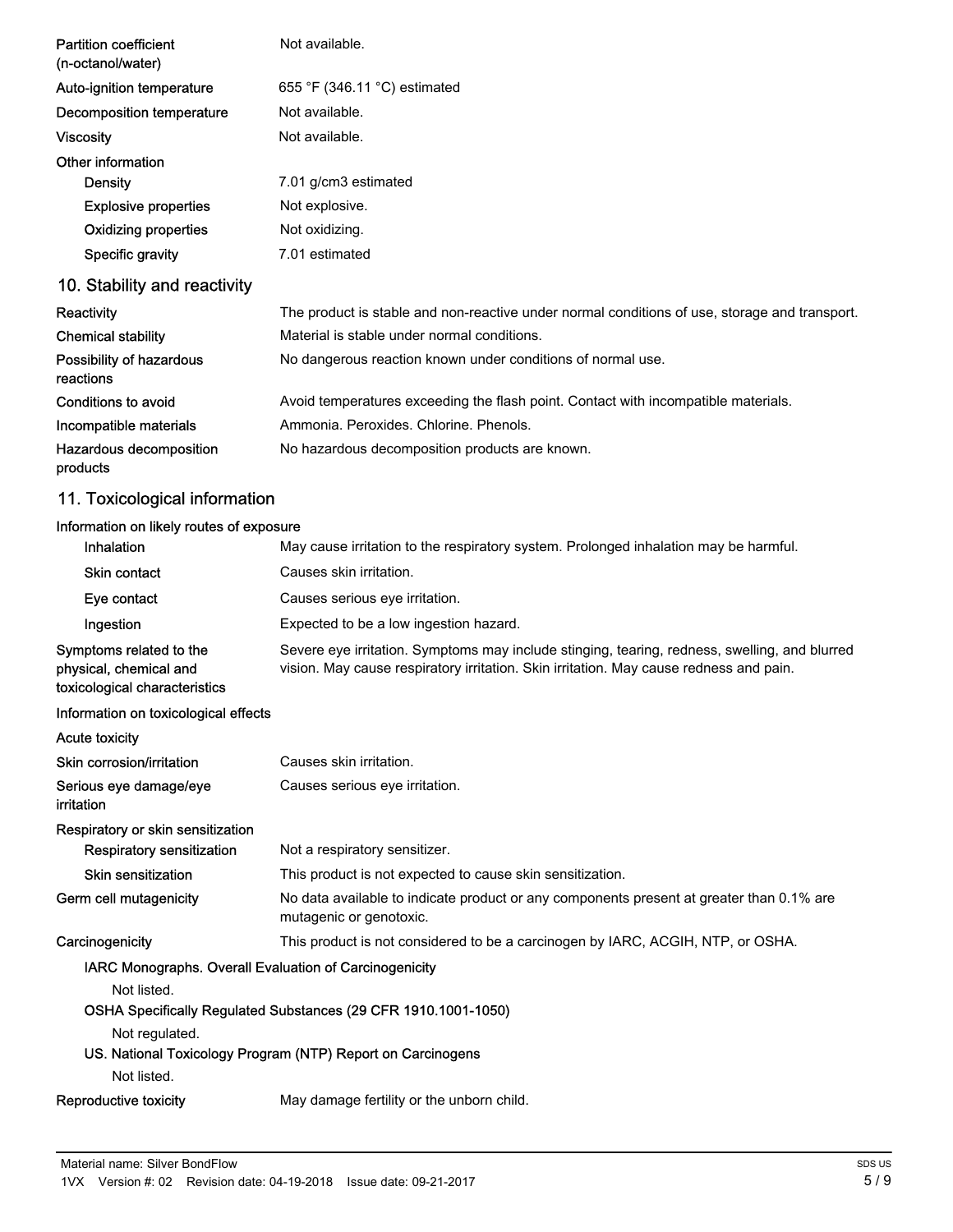| Specific target organ toxicity -<br>single exposure   | May cause respiratory irritation.                                                                                                                                                                                      |                                                                                                                                                                                                                                                                                                                                                   |                                 |  |  |  |
|-------------------------------------------------------|------------------------------------------------------------------------------------------------------------------------------------------------------------------------------------------------------------------------|---------------------------------------------------------------------------------------------------------------------------------------------------------------------------------------------------------------------------------------------------------------------------------------------------------------------------------------------------|---------------------------------|--|--|--|
| Specific target organ toxicity -<br>repeated exposure | Not classified.                                                                                                                                                                                                        |                                                                                                                                                                                                                                                                                                                                                   |                                 |  |  |  |
| Aspiration hazard                                     | Not an aspiration hazard.                                                                                                                                                                                              |                                                                                                                                                                                                                                                                                                                                                   |                                 |  |  |  |
| <b>Chronic effects</b>                                |                                                                                                                                                                                                                        | Prolonged inhalation may be harmful.                                                                                                                                                                                                                                                                                                              |                                 |  |  |  |
| 12. Ecological information                            |                                                                                                                                                                                                                        |                                                                                                                                                                                                                                                                                                                                                   |                                 |  |  |  |
| Ecotoxicity                                           |                                                                                                                                                                                                                        | Very toxic to aquatic life with long lasting effects.                                                                                                                                                                                                                                                                                             |                                 |  |  |  |
| Product                                               |                                                                                                                                                                                                                        | <b>Species</b>                                                                                                                                                                                                                                                                                                                                    | <b>Test Results</b>             |  |  |  |
| Silver BondFlow                                       |                                                                                                                                                                                                                        |                                                                                                                                                                                                                                                                                                                                                   |                                 |  |  |  |
| Aquatic                                               |                                                                                                                                                                                                                        |                                                                                                                                                                                                                                                                                                                                                   |                                 |  |  |  |
| Crustacea                                             | <b>EC50</b>                                                                                                                                                                                                            | Daphnia                                                                                                                                                                                                                                                                                                                                           | 0.0057 mg/l, 48 hours estimated |  |  |  |
| Fish                                                  | <b>LC50</b>                                                                                                                                                                                                            | Fish                                                                                                                                                                                                                                                                                                                                              | 3.1696 mg/l, 96 hours estimated |  |  |  |
| Components                                            |                                                                                                                                                                                                                        | <b>Species</b>                                                                                                                                                                                                                                                                                                                                    | <b>Test Results</b>             |  |  |  |
| Silver (CAS 7440-22-4)                                |                                                                                                                                                                                                                        |                                                                                                                                                                                                                                                                                                                                                   |                                 |  |  |  |
| Aquatic                                               |                                                                                                                                                                                                                        |                                                                                                                                                                                                                                                                                                                                                   |                                 |  |  |  |
| Crustacea                                             | <b>EC50</b>                                                                                                                                                                                                            | Water flea (Daphnia magna)                                                                                                                                                                                                                                                                                                                        | 0.0002 mg/l, 48 hours           |  |  |  |
| Fish                                                  | <b>LC50</b>                                                                                                                                                                                                            | Fathead minnow (Pimephales promelas) 0.0023 - 0.0033 mg/l, 96 hours                                                                                                                                                                                                                                                                               |                                 |  |  |  |
|                                                       |                                                                                                                                                                                                                        | * Estimates for product may be based on additional component data not shown.                                                                                                                                                                                                                                                                      |                                 |  |  |  |
| Persistence and degradability                         |                                                                                                                                                                                                                        | No data is available on the degradability of this product.                                                                                                                                                                                                                                                                                        |                                 |  |  |  |
| <b>Bioaccumulative potential</b>                      |                                                                                                                                                                                                                        |                                                                                                                                                                                                                                                                                                                                                   |                                 |  |  |  |
| Partition coefficient n-octanol / water (log Kow)     |                                                                                                                                                                                                                        |                                                                                                                                                                                                                                                                                                                                                   |                                 |  |  |  |
| RM 1-methyl-2-pyrrolidone                             |                                                                                                                                                                                                                        | $-0.54$                                                                                                                                                                                                                                                                                                                                           |                                 |  |  |  |
| Mobility in soil                                      | No data available.                                                                                                                                                                                                     |                                                                                                                                                                                                                                                                                                                                                   |                                 |  |  |  |
| Other adverse effects                                 |                                                                                                                                                                                                                        | No other adverse environmental effects (e.g. ozone depletion, photochemical ozone creation<br>potential, endocrine disruption, global warming potential) are expected from this component.                                                                                                                                                        |                                 |  |  |  |
| 13. Disposal considerations                           |                                                                                                                                                                                                                        |                                                                                                                                                                                                                                                                                                                                                   |                                 |  |  |  |
| <b>Disposal instructions</b>                          |                                                                                                                                                                                                                        | Collect and reclaim or dispose in sealed containers at licensed waste disposal site. Do not allow<br>this material to drain into sewers/water supplies. Do not contaminate ponds, waterways or ditches<br>with chemical or used container. Dispose of contents/container in accordance with<br>local/regional/national/international regulations. |                                 |  |  |  |
| Local disposal regulations                            | Dispose in accordance with all applicable regulations.                                                                                                                                                                 |                                                                                                                                                                                                                                                                                                                                                   |                                 |  |  |  |
| Hazardous waste code                                  | The waste code should be assigned in discussion between the user, the producer and the waste<br>disposal company.                                                                                                      |                                                                                                                                                                                                                                                                                                                                                   |                                 |  |  |  |
| Waste from residues / unused<br>products              | Dispose of in accordance with local regulations. Empty containers or liners may retain some<br>product residues. This material and its container must be disposed of in a safe manner (see:<br>Disposal instructions). |                                                                                                                                                                                                                                                                                                                                                   |                                 |  |  |  |
| Contaminated packaging                                | Since emptied containers may retain product residue, follow label warnings even after container is<br>emptied. Empty containers should be taken to an approved waste handling site for recycling or<br>disposal.       |                                                                                                                                                                                                                                                                                                                                                   |                                 |  |  |  |
| 14. Transport information                             |                                                                                                                                                                                                                        |                                                                                                                                                                                                                                                                                                                                                   |                                 |  |  |  |
| <b>DOT</b>                                            |                                                                                                                                                                                                                        |                                                                                                                                                                                                                                                                                                                                                   |                                 |  |  |  |
| UN number                                             | <b>UN3077</b>                                                                                                                                                                                                          |                                                                                                                                                                                                                                                                                                                                                   |                                 |  |  |  |
| UN proper shipping name                               | <b>POLLUTANT</b>                                                                                                                                                                                                       | Environmentally hazardous substances, solid, n.o.s. (Silver RQ = 1176 LBS), MARINE                                                                                                                                                                                                                                                                |                                 |  |  |  |
| Transport hazard class(es)                            |                                                                                                                                                                                                                        |                                                                                                                                                                                                                                                                                                                                                   |                                 |  |  |  |
| <b>Class</b>                                          | 9                                                                                                                                                                                                                      |                                                                                                                                                                                                                                                                                                                                                   |                                 |  |  |  |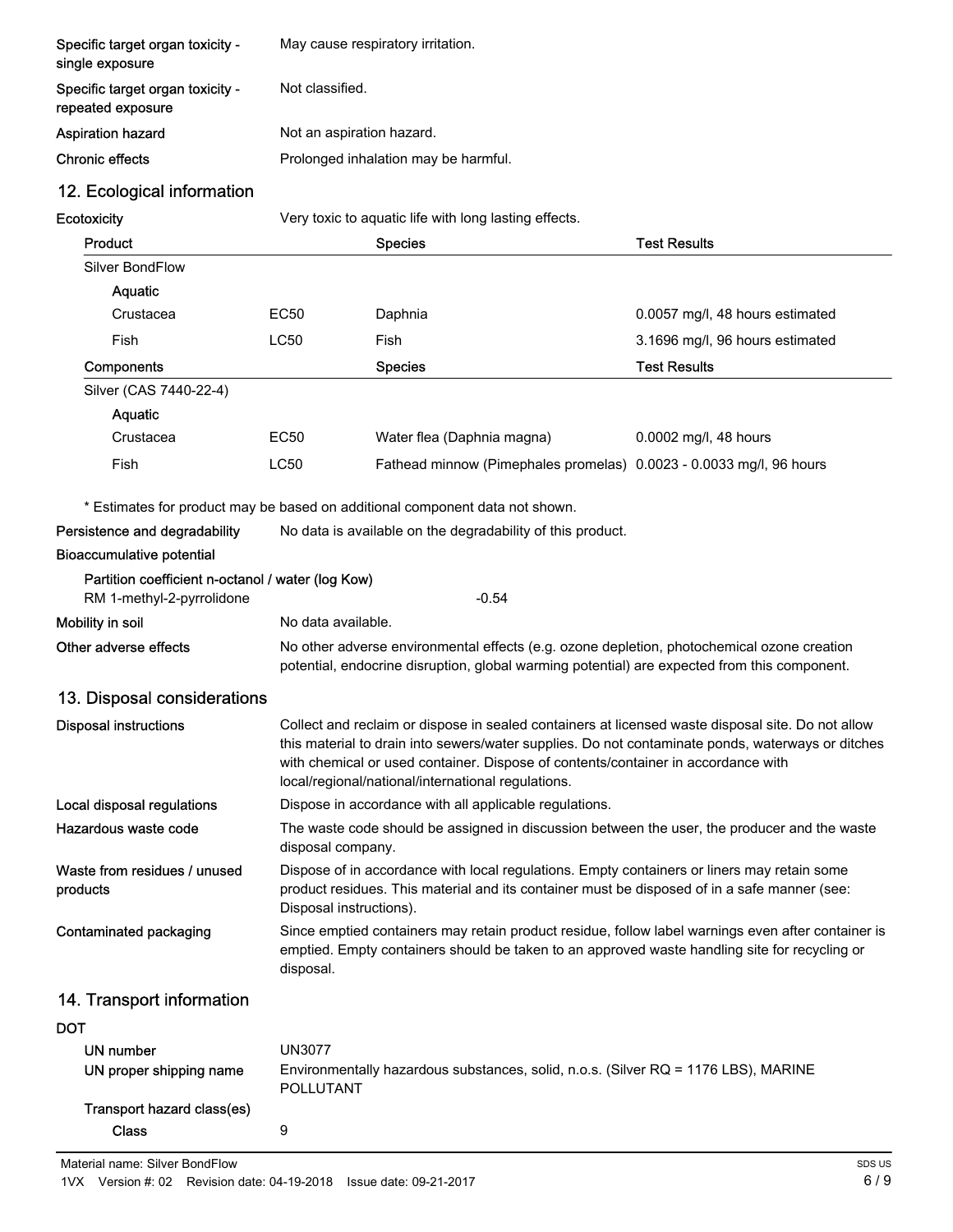| Subsidiary risk                 | $\blacksquare$                                                                          |
|---------------------------------|-----------------------------------------------------------------------------------------|
| Label(s)                        | 9                                                                                       |
| Packing group                   | III                                                                                     |
| <b>Environmental hazards</b>    |                                                                                         |
| Marine pollutant                | Yes                                                                                     |
| Special precautions for user    | Read safety instructions, SDS and emergency procedures before handling.                 |
| <b>Special provisions</b>       | 8, 146, 335, A112, B54, IB8, IP3, N20, T1, TP33                                         |
| Packaging exceptions            | 155                                                                                     |
| Packaging non bulk              | 213                                                                                     |
| Packaging bulk                  | 240                                                                                     |
| <b>IATA</b>                     |                                                                                         |
| UN number                       | <b>UN3077</b>                                                                           |
| UN proper shipping name         | Environmentally hazardous substance, solid, n.o.s. (Silver)                             |
| Transport hazard class(es)      |                                                                                         |
| <b>Class</b>                    | $\boldsymbol{9}$                                                                        |
| Subsidiary risk                 |                                                                                         |
| Packing group                   | III                                                                                     |
| <b>Environmental hazards</b>    | Yes                                                                                     |
| <b>ERG Code</b>                 | 9L                                                                                      |
| Special precautions for user    | Read safety instructions, SDS and emergency procedures before handling.                 |
| Other information               |                                                                                         |
| Passenger and cargo<br>aircraft | Allowed with restrictions.                                                              |
| Cargo aircraft only             | Allowed with restrictions.                                                              |
| <b>IMDG</b>                     |                                                                                         |
| <b>UN number</b>                | <b>UN3077</b>                                                                           |
| UN proper shipping name         | ENVIRONMENTALLY HAZARDOUS SUBSTANCE, SOLID, N.O.S. (Silver), MARINE<br><b>POLLUTANT</b> |
| Transport hazard class(es)      |                                                                                         |
| Class                           | 9                                                                                       |
| Subsidiary risk                 |                                                                                         |
| Packing group                   | Ш                                                                                       |
| <b>Environmental hazards</b>    |                                                                                         |
| Marine pollutant                | Yes                                                                                     |
| <b>EmS</b>                      | F-A, S-F                                                                                |
| Special precautions for user    | Read safety instructions, SDS and emergency procedures before handling.                 |
|                                 |                                                                                         |

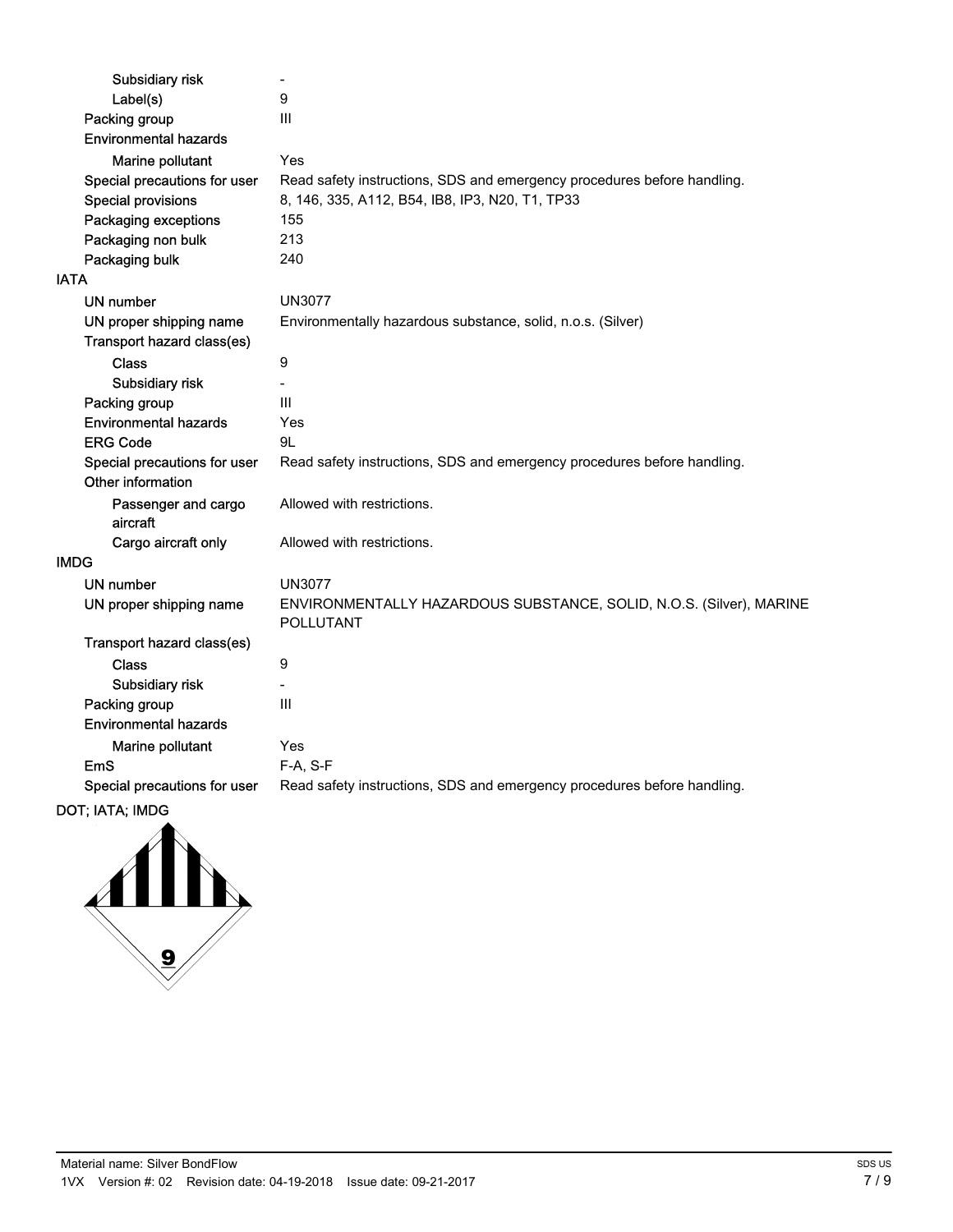#### Marine pollutant

| <b>General information</b>                                                              |                                                                                                                      |                       | IMDG Regulated Marine Pollutant. DOT Regulated Marine Pollutant.                                                       |  |
|-----------------------------------------------------------------------------------------|----------------------------------------------------------------------------------------------------------------------|-----------------------|------------------------------------------------------------------------------------------------------------------------|--|
| 15. Regulatory information                                                              |                                                                                                                      |                       |                                                                                                                        |  |
| US federal regulations                                                                  | Standard, 29 CFR 1910.1200.                                                                                          |                       | This product is a "Hazardous Chemical" as defined by the OSHA Hazard Communication                                     |  |
| TSCA Section 12(b) Export Notification (40 CFR 707, Subpt. D)                           |                                                                                                                      |                       |                                                                                                                        |  |
| Not regulated.<br>CERCLA Hazardous Substance List (40 CFR 302.4)                        |                                                                                                                      |                       |                                                                                                                        |  |
| Silver (CAS 7440-22-4)                                                                  |                                                                                                                      | Listed.               |                                                                                                                        |  |
| SARA 304 Emergency release notification                                                 |                                                                                                                      |                       |                                                                                                                        |  |
| Not regulated.<br>OSHA Specifically Regulated Substances (29 CFR 1910.1001-1050)        |                                                                                                                      |                       |                                                                                                                        |  |
| Not regulated.                                                                          |                                                                                                                      |                       |                                                                                                                        |  |
| Superfund Amendments and Reauthorization Act of 1986 (SARA)<br><b>Hazard categories</b> | Immediate Hazard - Yes<br>Delayed Hazard - Yes<br>Fire Hazard - No<br>Pressure Hazard - No<br>Reactivity Hazard - No |                       |                                                                                                                        |  |
| SARA 302 Extremely hazardous substance<br>Not listed.                                   |                                                                                                                      |                       |                                                                                                                        |  |
| SARA 311/312 Hazardous<br>chemical                                                      | No                                                                                                                   |                       |                                                                                                                        |  |
| SARA 313 (TRI reporting)<br><b>Chemical name</b>                                        |                                                                                                                      | <b>CAS number</b>     | % by wt.                                                                                                               |  |
| RM 1-methyl-2-pyrrolidone                                                               |                                                                                                                      | 872-50-4              | $2 - 50$                                                                                                               |  |
| Silver                                                                                  |                                                                                                                      | 7440-22-4             | $35 - 85$                                                                                                              |  |
| Other federal regulations                                                               |                                                                                                                      |                       |                                                                                                                        |  |
| Clean Air Act (CAA) Section 112 Hazardous Air Pollutants (HAPs) List                    |                                                                                                                      |                       |                                                                                                                        |  |
| Not regulated.                                                                          |                                                                                                                      |                       |                                                                                                                        |  |
| Clean Air Act (CAA) Section 112(r) Accidental Release Prevention (40 CFR 68.130)        |                                                                                                                      |                       |                                                                                                                        |  |
| Not regulated.                                                                          |                                                                                                                      |                       |                                                                                                                        |  |
| <b>Safe Drinking Water Act</b><br>(SDWA)                                                | Not regulated.                                                                                                       |                       |                                                                                                                        |  |
| US state regulations                                                                    | defects or other reproductive harm.                                                                                  |                       | WARNING: This product contains a chemical known to the State of California to cause birth                              |  |
| US - California Proposition 65 - CRT: Listed date/Developmental toxin                   |                                                                                                                      |                       |                                                                                                                        |  |
|                                                                                         | RM 1-methyl-2-pyrrolidone (CAS 872-50-4)                                                                             | Listed: June 15, 2001 |                                                                                                                        |  |
| (a))                                                                                    |                                                                                                                      |                       | US. California. Candidate Chemicals List. Safer Consumer Products Regulations (Cal. Code Regs, tit. 22, 69502.3, subd. |  |
| Silver (CAS 7440-22-4)                                                                  | RM 1-methyl-2-pyrrolidone (CAS 872-50-4)                                                                             |                       |                                                                                                                        |  |